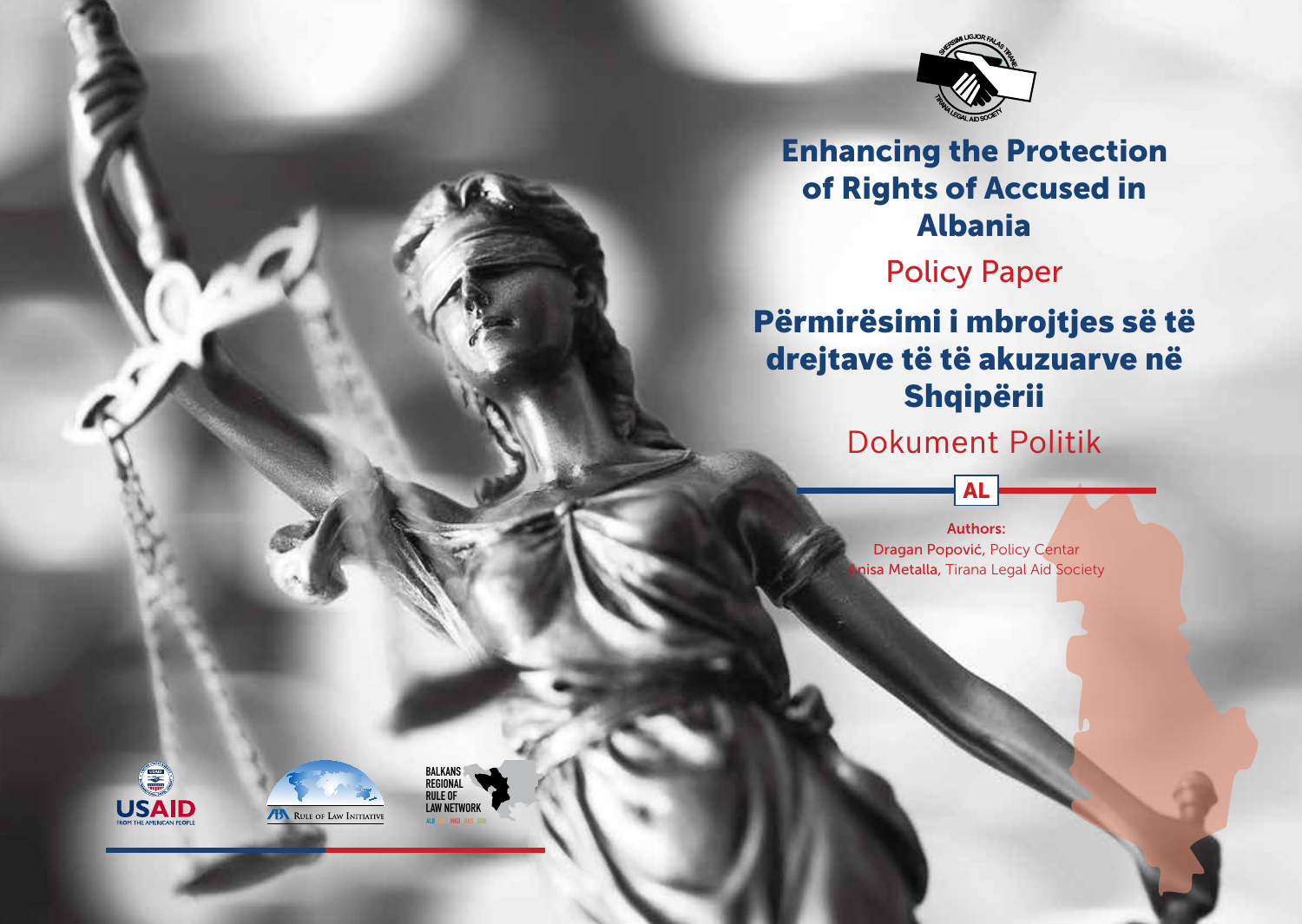





# Enhancing the protection of rights of accused in Albania Policy Paper

# Përmirësimi i mbrojtjes së të drejtave të të akuzuarve në Shqipërii

## Dokument Politik



July/Korrik 2016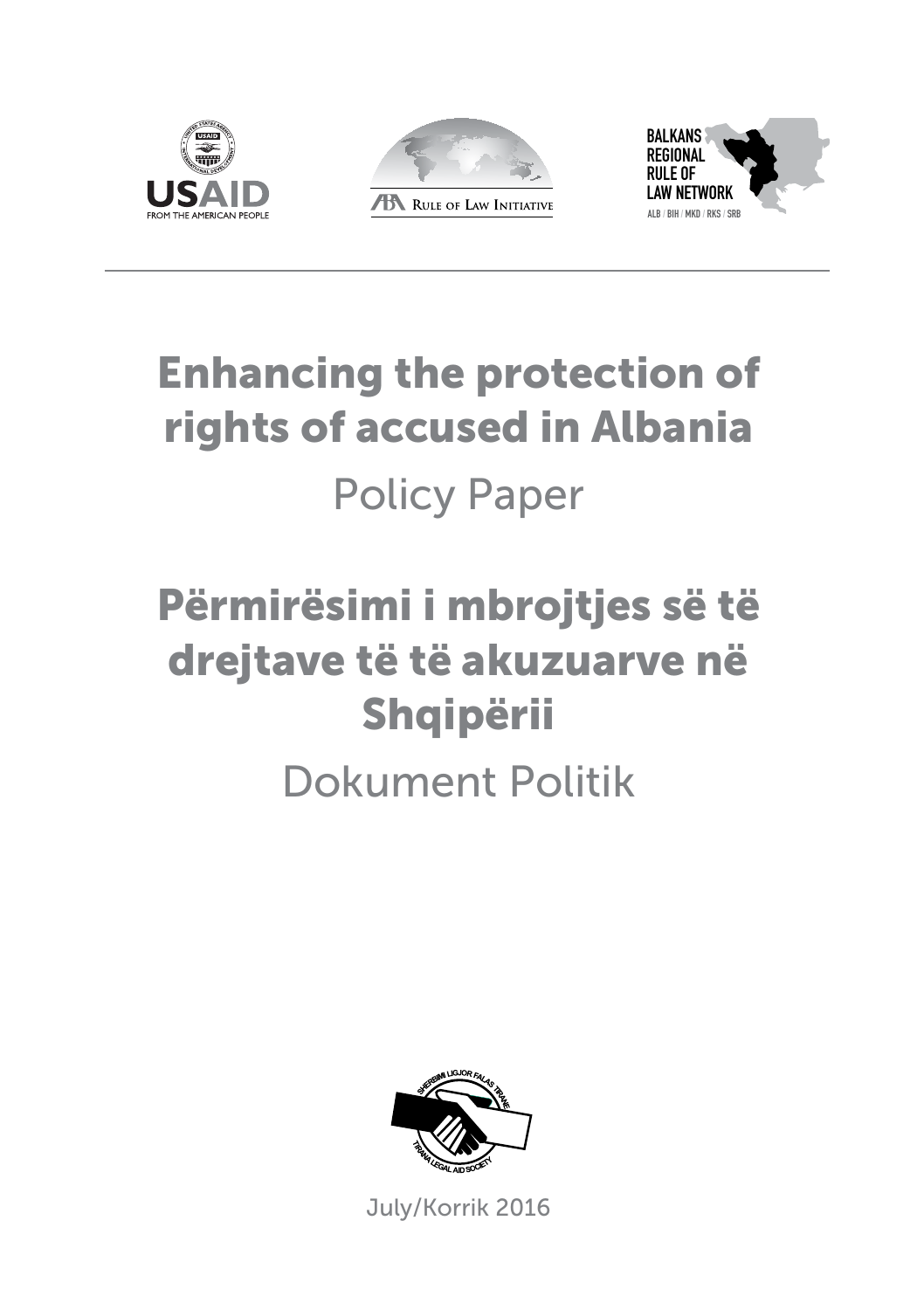Helsinki Committee for Human Rights in Republika Srpska in partnership with The Network of the Committees for Human Rights in Serbia, Helsinki Committee for Human Rights of the Republic of Macedonia and Tirana Legal Aid Society implementing the project **"Enhancing the protection of rights of accused**". The project will primarily target attorneys-at-law who appear as ex officio defenders of accused before courts, as well as civil society organizations from all five countries that are active in the field of judicial reforms and rule of law. In addition to the above partners, take part in the project are **Policy Center of Serbia** and the **law** office Tojic as a representative of the Chamber of Attorneys RS. The overall goal of the project is to contribute to the enhancement of the system of legal protection of accused in Bosnia and Herzegovina, Serbia, Macedonia, Kosovo, and Albania through a transparent system of appointment, payment and competence ensuring of ex officio legal defense lawyers. The project is financed from USAID through the Balkan Regional Rule of Law Network Program implemented by American Bar Association Rule of Law Initiative for a period of 12 months.

#### Publisher:

Helsinki Committee for Human Rights in Republika Srpska Phone: +387 55 419 274 Fax: +387 55 210 851

Email: helcomm@teol.net

Web: www.helcommrs.org

#### For the publisher:

Branko Todorović, Executive Director

### Editors:

Tamara Zrnović, Helsinki Committee for Human Rights in Republika Srpska Aleksandra Letić, Helsinki Committee for Human Rights in Republika Srpska

### Authors:

Dragan Popović, Policy Centar Anisa Metalla, Tirana Legal Aid Society

### Proofreading:

Anisa Metalla, Tirana Legal Aid Society Aleksandra Letić, Helsinki Committee for Human Rights in Republika Srpska

Design: Ilvana Hamalukić



# Table of contents - Policy paper for Albania

## Përmbajtja e dokumentit të politikave për Shqipërinë

The Research on the effectiveness of the legal protection system of the accused in Albania, Bosnia and Herzegovina, Kosovo, Macedonia and Serbia was conducted by the Helsinki Committee for Human Rights in Republika Srpska and partner organizations in the region in the period of September 2015 - January 2016. This research was realized within the project: **Enhancing the protection of** the rights of the accused in Albania, Bosnia and Herzegovina, Kosovo, Macedonia and Serbia which aim is to contribute to reinforcing the system of legal protection of the accused in five countries in the region. Implementation of the project is financially supported by the American Agency for International Development (USAID) through the project: Balkans regional rule of law network (BRRLN).

> THE OVERALL RESEARCH IS AVAILABLE ON CD on page 23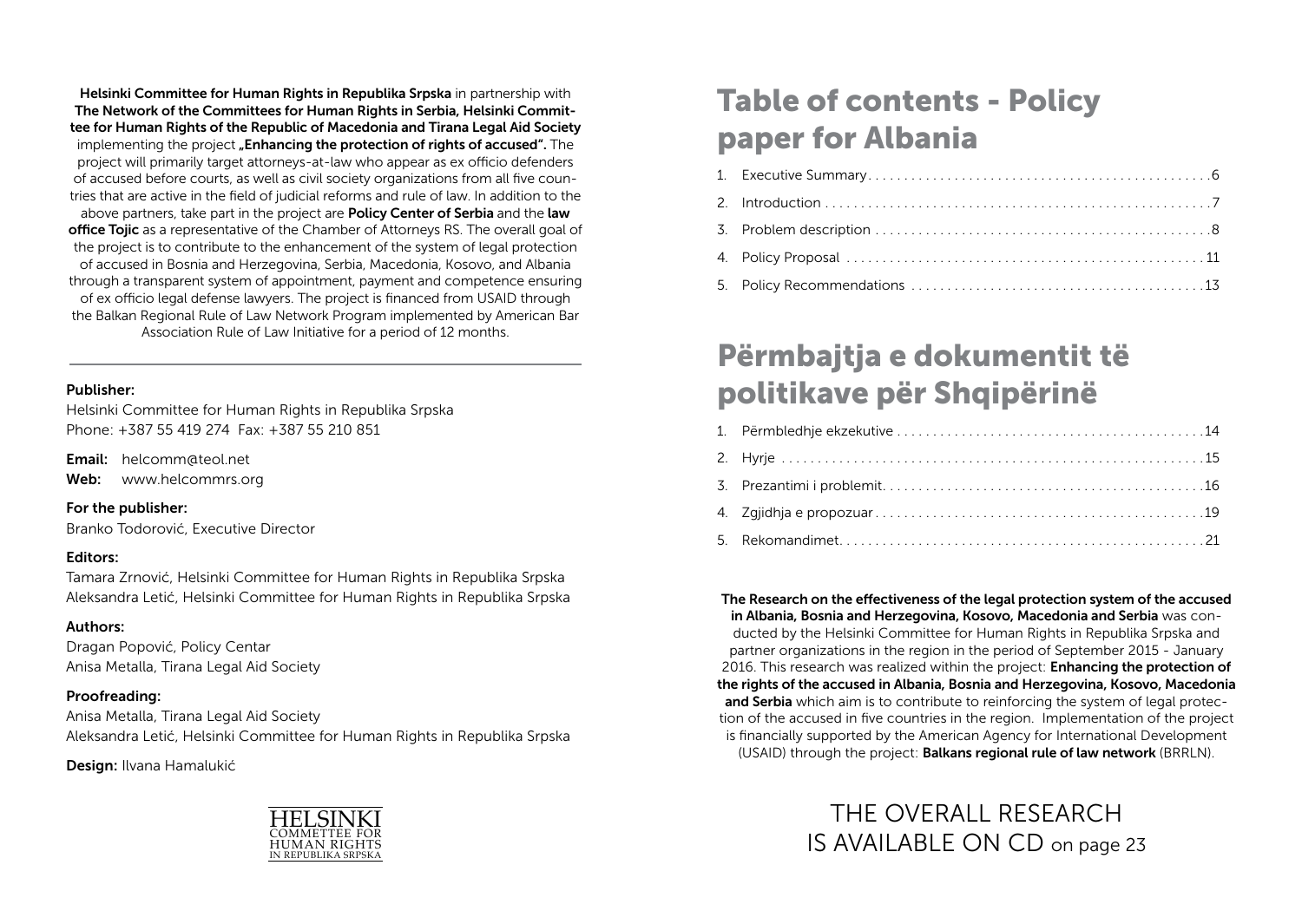# Enhancing the protection of rights of accused in Albania

Policy Paper

### 1. Executive Summary

The Policy Paper has the intention to offer the best possible solution for the reform of the ex-officio defense system in Albania. All the facts and evidence base is taken from the document *Comparative analysis on the criminal defence advocacy in Albania, Bosnia and Herzegovina, Kosovo, Macedonia and Serbia,* which was created by the Balkans Regional Rule of Law Network (BRRLN) in February 2014.

The policy recommendations from the document are referring to several key topics identified by the stakeholders in all five countries which are subject of research. These topics are: appointment of ex-officio lawyers, payment to the ex-officio lawyers and competence of the ex-officio lawyers. Each of these topics is important for reform of the whole system and for securing guarantees for people who are accused and need legal support. The Paper proposes solution in accordance with the wide consultation process conducted in Albania organized by Tirana Legal Aid Society.

The proposed solution requires some legislative changes but far more excessive changes in existing practice in ex-officio defense system in Albania. Paper also proposes deeper involvement of Lawyers' Chambers in all segments of the system in order to decentralize it and secure better expertise and more efficient procedures for the protection of human rights of people which are in front of the court.

### 2. Introduction

Research on the effectiveness of the legal protection system of the accused in the five countries in the region was conducted within the project "Enhancing the protection of the rights of the accused in Albania, Bosnia and Herzegovina, Kosovo, Macedonia and Serbia". This project has been implemented by the Helsinki Committee for Human Rights in Republika Srpska in cooperation with partner organizations in the region with the aim to contribute to reinforcing the system of legal protection of the accused in the five countries in the region. The starting point for the realization of this research is the document *Comparative analysis on the criminal defense advocacy in Albania, Bosnia and Herzegovina, Kosovo, Macedonia and Serbia,* which was created in February 2014 under the program "Balkans regional rule of law network (BRRLN)". Pursuance of analysis was used to determine how the establishing of a regional network of defense lawyers can contribute to the establishment of a strong, independent and effective advocacy in criminal defense. The evidence base for this paper was this Comparative analysis.

The results of performed comparative analysis on the criminal defense advocacy in five countries in the region and the work of the members of the expert work groups, which discussed problems in the functioning of the criminal defense, showed that all five countries in the region are facing serious challenges in ensuring the quality of access to justice for all citizens. In accordance with the recommendations of the above mentioned analysis, it is necessary to identify the most important issues affecting the establishment and operation of a transparent system of ex officio defense particularly in the areas of assigning counsel ex officio determination and payment of fees to lawyers involved, competence assigned to the lawyers necessary to provide effective defenses by officio to accused persons and possibilities for setting up alternative models in ex officio defense.

In accordance with the provisions of the criminal law in Albania, Bosnia and Herzegovina, Kosovo, Macedonia and Serbia free legal assistance is provided to all persons accused of certain crimes that are not able to pay for a lawyer. However, experience so far has shown that all five countries are facing problems of law enforcement in practice, and ensuring adequate access to justice for all citizens. As the most important problems in providing adequate defense ex officio for accused persons is mostly referred to: the lack of transparency in the appointment of lawyers by ex officio, inadequate compensation for appointed lawyers, as well as their competence in providing defense for the accused.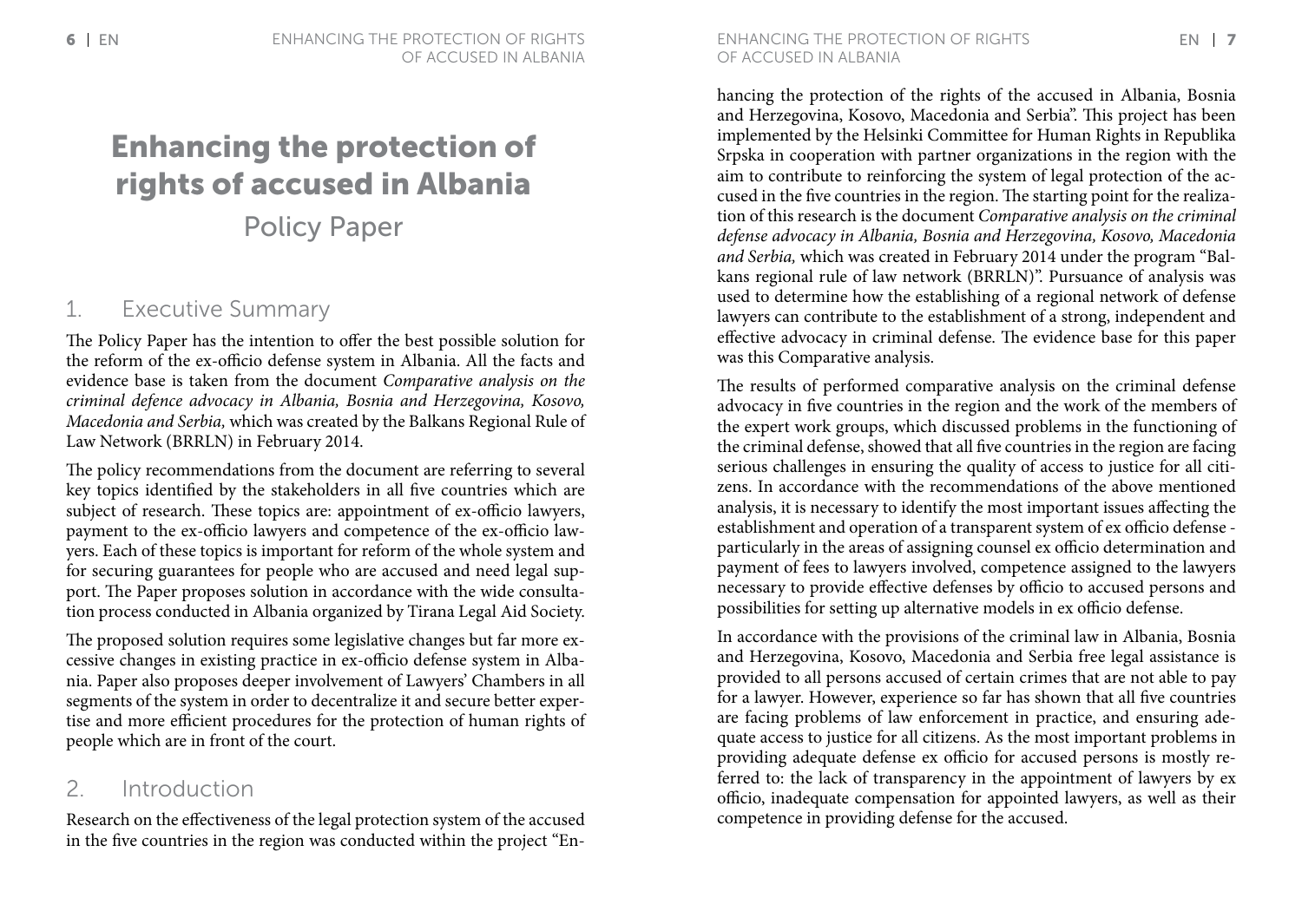The subject of the research is to evaluate the existing legislation and practice in the provision of defense by ex officio in Albania, Bosnia and Herzegovina, Kosovo, Macedonia and Serbia, with reference to existing international standards and practices in this area. Therefore, the focus of research will be the manner of appointment, payment and competency of lawyers, who provide the defense for the accused by ex officio. Bearing in mind that members of minority/vulnerable groups often face problems in exercising their right to counsel and adequate representation in criminal cases, a special segment of the research will be devoted to these issues.

The aim of the research is to identify the most important obstacles and challenges to the establishment of a transparent and efficient system of ex officio defense in accordance with national and international standards in all five states, and define recommendations for improving the existing defense system of ex officio in the region in order to improve the quality of representation of accused persons. The basic premise is that the reforms implemented in the field of criminal law in all five countries in the region have not achieved the expected results, and that there are certain problems in the functioning of the defense system of ex officio that significantly impair its efficiency which affects the provision of effective defense to defendants in criminal proceedings.

### 3. Problem description

Albania has made recent changes to criminal law and criminal justice procedures in order to harmonize national legislation towards the international obligation and human rights standards. The process of the criminal law reforms has been focused on the accountability, impartiality and professionalism of judges and prosecutors and improving the position of defense lawyers in trials as well as on increasing the quality of service provided by lawyers in criminal cases.

The Ministry of Justice approved in 2012 amendments to the Law on Legal Representing in order to improve the courts' performance. The aim of these changes was to solve problems regarding postponement of hearings due to frequent absence of lawyers by establishing a procedural law that introducing changes to the rights and obligations of lawyers. These amendments also prescribe foundation of National School of Lawyers (as a body of the lawyers' chamber) that will conduct educational trainings

8 EN ENHANCING THE PROTECTION OF RIGHTS ENHANCING THE PROTECTION OF RIGHTS EN 19 of accused in Albania

> in order to prepare fresh lawyers for practice as well as to help licensed lawyers to maintain and upgrade their professional knowledge and competences through educational trainings.

> Before the legislative changes of 2012, the conduct of the disciplinary process in the chamber had various problems such as: malfunctioning of the structures assigned with the examination of complaints against lawyers; very complicated way the examination of these complaints had to go through; the meeting of the formal conditions by the complainants; compliance with the deadlines etc. As a result of these problems, only a limited number of disciplinary measures were taken against lawyers for violation of professional standards or rules of ethics. This did not respond to the scope of problem affecting lawyers and the quality of the service delivery. The legal amendments which came into force at the end of January 2013, addressed the issue of the complaints which do not meet the formal conditions for filing the complaint, by providing the establishment of the chamber' Complaints Commissioner. The commissioner not only receives the complaints, but also explains to the complainants the process of their review, as well as guarantees the proper recording and acceptance of the valid complaints. With the establishment of the Disciplinary Committee in 2013, a total of 167 complaints were registered only regarding this case by the Court of Serious Crimes, claiming that the ex-officio lawyers had failed to appear at court hearings. The Disciplinary Committee has suspended the license of the first lawyer of this case, and has given a written warning to three other advocates.

> The possibility for people in difficult economic situation to benefit from free lawyer's assistance is generally functioning in the stage of preliminary investigation. The law provides the legal obligation for the prosecutor office to cover the remuneration of the lawyers appointed for the compulsory defense cases, or in cases when the lawyer is appointed by the defendant himself and the defendant has no means to cover the costs of this service. The prosecutor office has the authority to appoint the defense attorney to the defendant who has none. Though the prosecutor is a public official who, during his/her duty, represents public interests, he/ she cannot have no "interest" in the case under investigation since the results of the investigations are considered an indicator of the results of their professional work.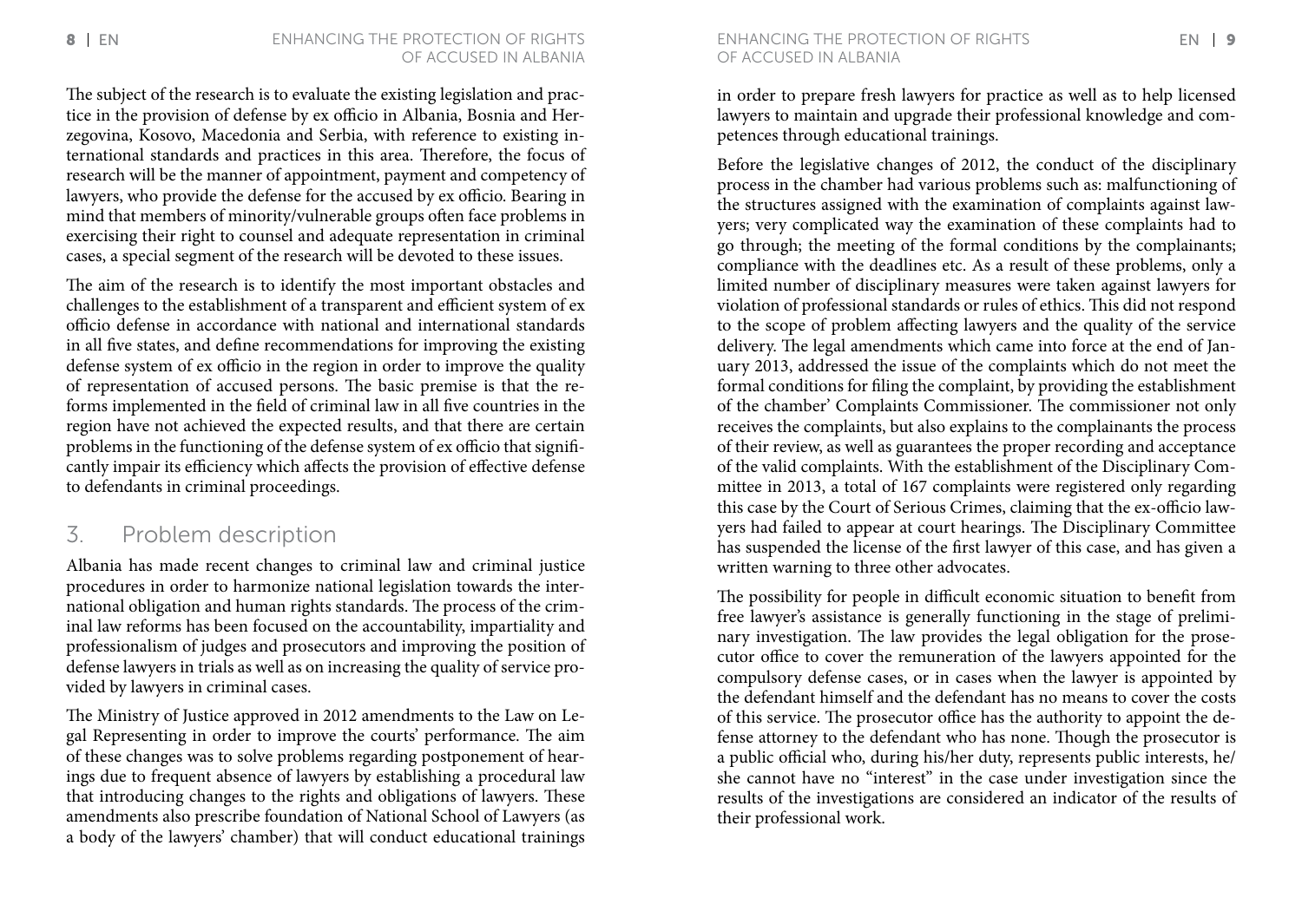In the essence of the procedure, there is the principle of contradictoriness, i.e. considering the prosecutor and the defendant as "opposing parties" in front of an independent and impartial court, as the essential elements of the constitutional requirement for a "fair legal (judicial) process". If the above rule is assessed by this clash between the interests of the prosecutor with the defendant, when one party appoints the defender of the other party creates the image of "choosing your opponent". It is understandable that between the prosecutor and the defendant there are conflicts of interests. After he/she has created a doubt about the involvement of the defendant in the criminal act, it is difficult that the prosecutor be conceived as a person who is not influenced by this conviction during proceedings.

In the stage of first instance judgment the judge takes over this obligation from the prosecutor. Different practices are seen in different courts regarding the appointment of lawyers. There are functioning models, but also models that create practical concerns. The concerns exist mainly in the "big" judicial districts. In some of them chamber does not participate in determining the criteria used by the court in appointing a lawyer. In these courts the practice has created a group of "ready" lawyers from which the judges select the lawyer based on the communication availability. In some other courts, the chamber has deposited lists of lawyers and contact details. In these cases, the judges are the ones making direct contact and selection. Some chambers have determined a group of "ready" lawyers, according to a schedule. In these cases, based on the schedule drafted by the chamber, the judge appoints the lawyer who will take on the defense.

In the first and second instance procedure, there is an almost consolidated practice for providing the legal counsel either appointed in the cases foreseen in Criminal Procedure Code or with the demand of the defendant "with lack of sufficient means". But in some other proceedings such as the recourse in High Court, or the examination of the request for "sentence review" in High Court, such practice does not exist. The concern increases after the position of the Constitutional Court that the legal counsel in determined circumstances is indispensable even in these judgment stages.

After the verdict there is a lack of practice or normative act which would make the implementation of legal assistance effective. Despite the great need for legal assistance in this stage of the process, there is no usable normative ground for this type of assistance. It is clear that the jurisprudence

of accused in Albania

of Strasbourg Court has clearly stated that "the stage of execution of court sentences is part of judicial process". As a result, the requirements of Article 6 of the Convention are applicable for this stage too. This emphasizes the need to create the framework to protect the rights of the individual in this stage of the process.

### 4. Policy Proposal

The obvious complexity of the issue requires whole set of policy measures which should be done in order to improve the ex-officio defense system in Albania. The measures should cover all necessary aspects of the system and fulfill the gaps in the legislation, procedure and practice. The most important for the people who are using the system is that right to the fair trial is respected in accordance to international standards, particularly these set by European Court for Human Rights. That requires full respect the rights of the ex-officio lawyers to be paid and treated in fair way.

The existing practice in Albania is burden with non-equal treatment of the lawyers, serious lack of the lawyers' capacity and dedication and variety of practical solutions which are different from court to court. The non-equal practice creates fertile ground for corruption and ruins the whole system. The practical consequence is jeopardizing the right to the fair trial.

Due to the fact that lawyers' chamber should be responsible for selection of the ex-officio lawyers, its role need to be strengthened. Chamber should take important part in the whole process of selection and monitoring of lawyers' work in these cases. The selection criteria need to be very strictly prescribed and respected. The system which provides the fair treatment of the lawyers is not important only for the lawyers themselves but also for the rights of the accused. The accused needs to have possibility to be represented in front of the court by the lawyers who are selected in fair process and not on the basis of corruption. The corrupted system produces the lower level of quality and seriously endangered rights of the persons which are part of court proceedings. It also ruins the whole system of rule of law and human rights protection in the country. The cooperation of the courts is absolutely necessary for the reform of appointment system and the courts should be sanctioned in all cases when the chamber' list of ex-officio lawyers is not respected.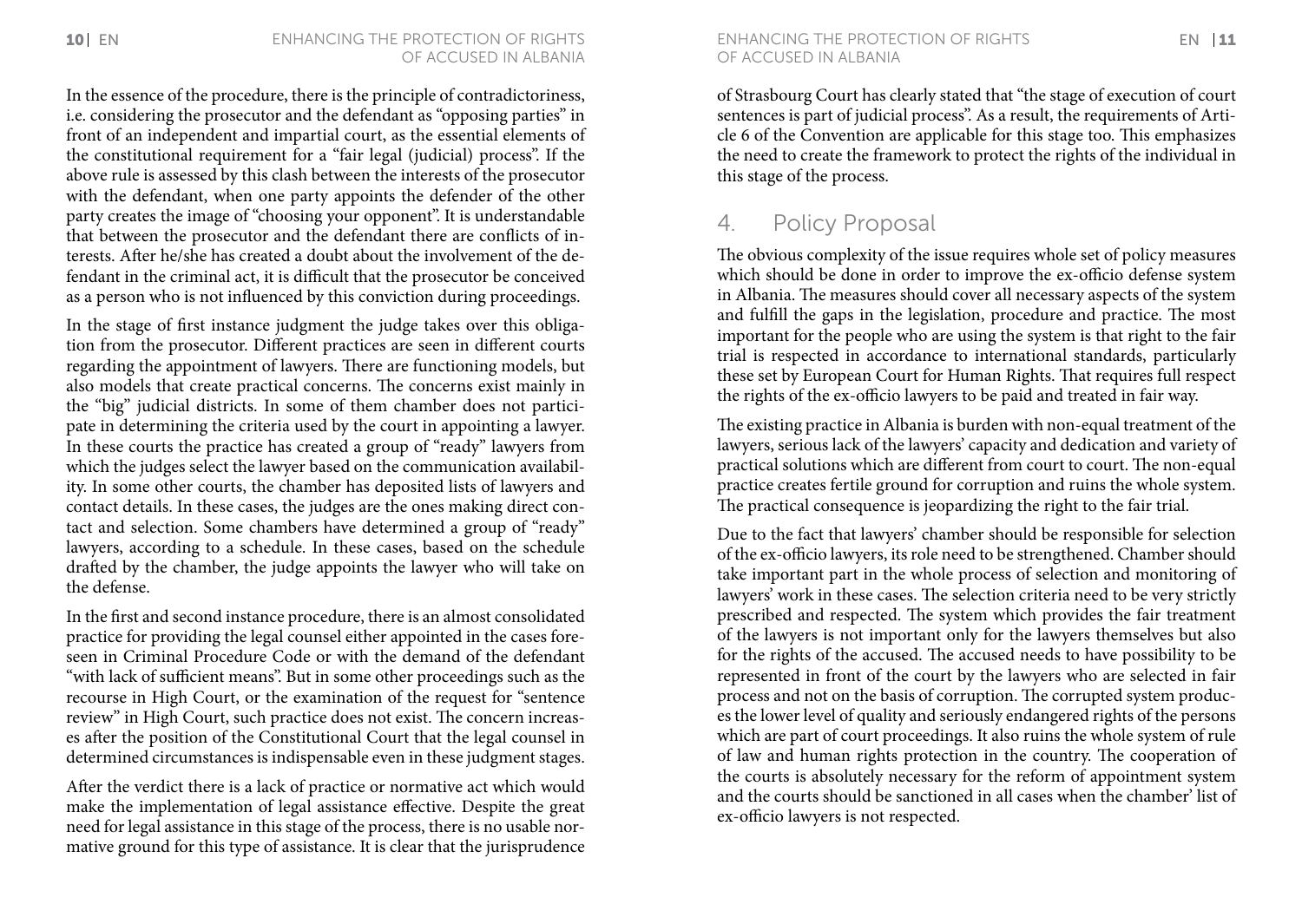It is the unquestionable right of all people to choose the most qualified lawyer who can represent him/her in front of the court. The fact that someone is not in the position (from various reasons) to pay the lawyer should not mean that the quality of the service will be lower or not equal with the one who can pay the lawyer. Chamber should install the software which could track all the ex-officio lawyers, including number of cases, track records, successfulness and all other relevant data. The software could provide randomness in the appointment of the layers. The accurate data in the software provides the opportunity for all defendants to have full overview of the possible ex-officio lawyers and to choose freely on the basis of clear evidences of results. This also requires necessary changes in Criminal Procedure Code in order to meet standards from the practice of European Court of Human Rights. The lawyers' chamber should adopt rules and procedures which will prescribe whole procedure and all important steps as well as rights and obligation of the lawyers.

For their work, lawyers need to be adequately paid. The right system of lawyers' fees is important for exercising the right on fair trial. Existing practice in Albania is not consistent and there is a lack of motivation among lawyers to accept ex-officio defense cases. Payments could be provided several times during the proceedings. Also, one of the useful improvements should be change of a payment method. The payments should be based on working hours instead on number of hearings. Complicate bureaucracy in the payment system is also one of the issues which are making lawyers' work harder. This could be easily changed with small adjust of the practice. For the rights of defendants it will be very helpful if free legal aid services could be also include in ex-officio defense system.

Training and skill improvements for the ex-officio lawyers are important part of the reform of the whole system. Lawyers with the lack of the capacities could make serious damage for the accused and significantly jeopardize the substance of the rights of the accused. The whole system of capacity building for the ex-officio lawyers should be responsibility of lawyers' chamber. Chamber should organize the trainings and other forms of education but also keep the records on all the lawyers. These records requires accurate data on specific knowledge and skills of the lawyers, experience in special proceedings as well as clear evaluation results for all participants in education process. The disciplinary proceedings against the lawyers have to be notified in their dossiers. Trainings should be more

specialized and minimum of the lawyers' capacities should be prescribed by the rule book of the chamber.

## 5. Policy Recommendations

In order to achieve all the results from the paper, following practical steps should be done:

- ¡ New regulation within the chamber with all rules and procedures for ex-officio lawyers' appointments;
- Update of the ex-officio lawyers' lists in chamber;
- Installing the software which could track all the ex-officio lawyers;
- Sanctions for the courts which are not respecting the chamber list of ex-officio lawyers;
- New tariff for the ex-officio lawyers ;
- Unified tariff for all legal procedures;
- Changing the practice of payment of ex-officio lawyers and payments on the basis of working hours;
- ¡ Simplification of the administrative procedures for payments to the ex-officio lawyers;
- Inclusion of free legal aid services in ex-officio defense system;
- Full responsibility of Chamber over the education and tracking the records of ex-officio lawyers;
- **Inclusion of the disciplinary proceedings against the lawyers into** their dossiers;
- Changing the Criminal Proceeding Code that foresees that the lawyer is selected exclusively from the accused;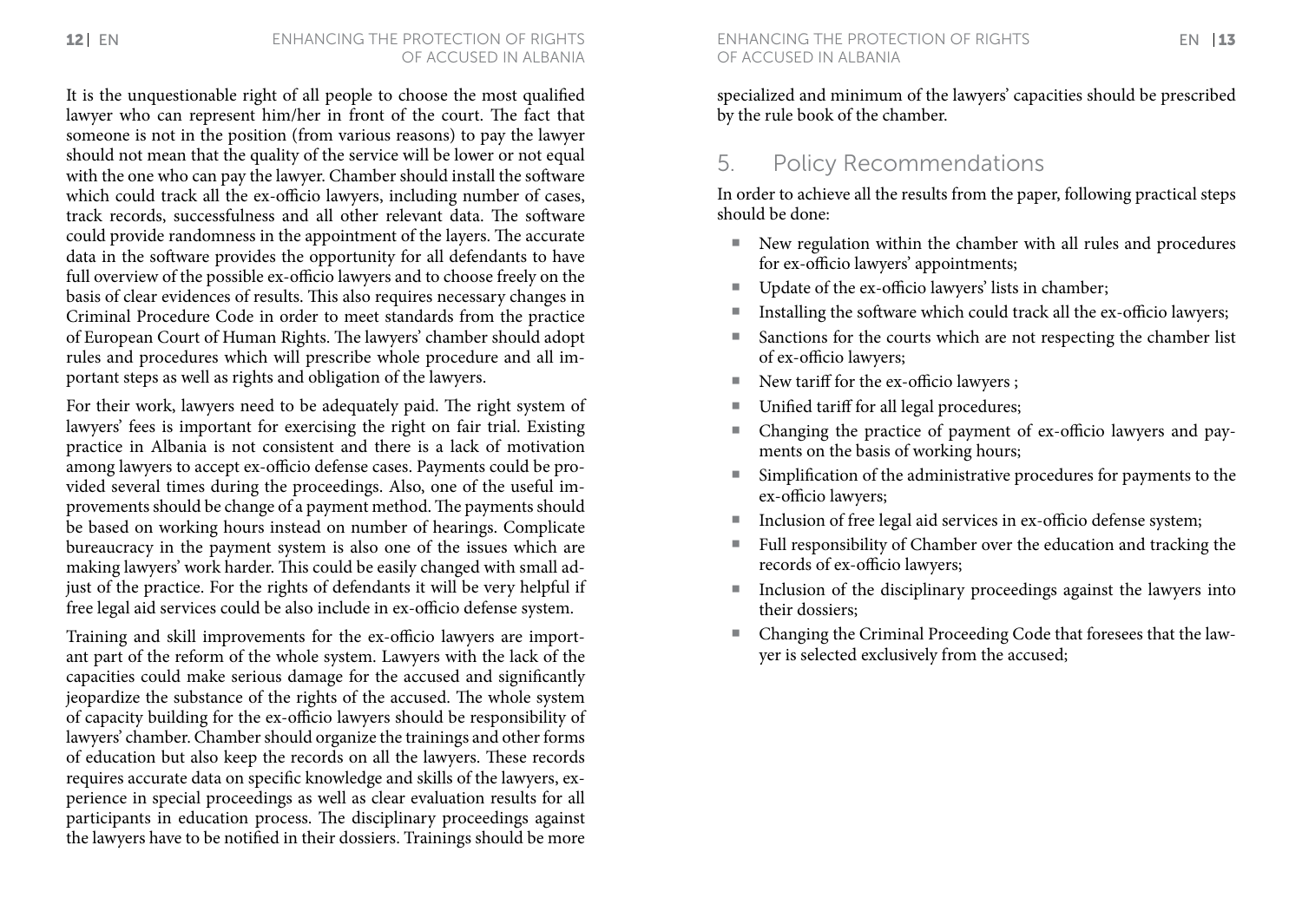# Përmirësimi i mbrojtjes së të drejtave të të akuzuarve në Shqipëri Dokument Politik

## 1. Përmbledhje ekzekutive

Ky dokument ka për qëllim të ofrojë zgjidhjen më të mirë të mundshme për reformimin e sistemit të mbrojtjes ex-officio në Shqipëri. Baza e të dhënave është marrë nga dokumenti "*Comparative analysis on the criminal defense advocacy in Albania, Bosnia and Herzegovina, Kosovo, Macedonia and Serbia*", i cili është krijuar nga Komiteti i Helsinkit për të Drejtat e Njeriut në Bosnjë dhe Hezegovinë në Republikën Srpska në shkurt të 2014, në kudër të programit "Rrjeti rajonal i shtetit të së Drejtës (BRRLN)".

Rekomandimet e këtij dokumenti i referohen disa çështjeve kyçe të identifikuara nga palët e interesuara në të pesë vendet të cilat janë subjekt i këtij studimi. Këto çështie janë:

Mënyra e caktimit të avokatëve ex-officio, pagesa dhe kompetenca e avokatëve ex-officio. Sejcila nga këto çështje është e rëndësishme për të reformuar të gjithë sistemin dhe për të garantuar siguri për personat e akuzuar për një vepër penale dhe të cilët kërkojnë ndihmë ligjore. Dokumenti propozon zgjidhje në harmoni me procesin e konsultimit të organizuar në Shqipëri nga Shërbimi Ligjor Falas.

Ndryshimet e propozuara kërkojnë disa ndryshime ligjore por më tepër ato kërkojnë ndryshime në praktikat ekzistuese në sistemin e mbrojtjes ex-officio në Shqipëri. Dokumenti gjithashtu propozon një përfshirje më të madhe të Dhomës së Avokatisë në të gjitha hallkat e sistemit në mënyrë që ta decentralizojë atë dhe të sigurojë një ekspertizë më të mire dhe procedura më efiçente për mbrojtjen e të drejtave themelore të personave të cilët përballen me gjykatën.

14 I AL PËRMIRËSIMI I MBROJTJES SË TË DREJTAVE PËRMIRËSIMI I MBROJTJES SË TË DREJTAVE AL 15 të të akuzuarve në Shqipëri

## 2. Hyrje

Studimi për efetivitetin e mbrojtjes ligjore të të akuzuarve në pesë vendet e rajonit, është bërë në kuadër të projektit "Zgjerimi i mbrojtjes së të drejtave të të akuzuarve në Shqipëri, Bosnjë dhe Herzegovinë, Kosovë, Maqedoni e Serbi". Ky projekt është impelmentuar nga Komiteti i Helsinkit për të Drejtat e Njeriut në Bosnjë dhe Hezegovinë në Republikën Srpska, në bashkëpunim me organizatat partnere të rajonit me qëllim për të kontribuar në forcimin e sistemit të mbrojtjes ligjore së të akuzuarve në të pesë vendet e rajonit.

Pika e nisjes për këtë dokument është dokumenti "*Comparative analysis on the criminal defense advocacy in Albania, Bosnia and Herzegovina, Kosovo, Macedonia and Serbia*", në kudër të programit "Rrjeti rajonal i shtetit të së Drejtës (BRRLN)". Analiza krahasuese është përdorur për të përcaktuar se si themelimi i një rrjeti rajonal të avkokatëve mbrojtës mund të kontribuojë në vendosjen e një sistemi mbrojtjeje të fortë, të pavarur dhe efektive. Baza e të dhënave për këtë dokument është pikërisht kjo analizë krahasuese.

Përfundimet e analizës krahasuese lidhur me mbrojtjen ligjore në çështjet penale në të pesë vendet e rajonit si dhe puna e grupeve të punës të cilët diskutuan problemet në funksionimin e mbrojtjes ligjore në çështjet penale, treguan se të pesë vendet e rajonit po përballen me sfida serioze për të siguruar cilësi në aksesin në dretësi për të gjithë shtetasit. Në harmoni me rekomandimet e anlizës së sipërmendur, është e nevojshmë të identifikohen çështjet më të rëndësishme që lidhen me vendosjen dhe funksionimin e një sistemi transparent të mbrojtjes ex-officio – veçanërisht në çështjet e caktimit të avokatëve, pagesat e avokatëve të përfshirë, kompetencën e tyre e cila i jep tagra për të përfaqësuar si dhe mundësitë për të vendosur modele alternative të mbrojtjes ex-officio.

Në përputhje me parashikimet e Kodit Penal në Shqipëri, Bosnjë dhe Herzegovinë, Kosovë, Maqedoni e Serbi, ndihma ligjore falas i jepet të gjithë atyre personave që akuzohen për një vepër penale dhe të cilët janë në pamundësi për të paguar një avokat. Megjithatë, përvoja e deritanishme tregon se të gjitha vendet e rajonit ndeshin probleme në impelmentimin e ligjit në praktikë dhe në garantimin e aksesit të drejtë për të gjithë qytetarët. Problemet më të mëdha në përftimin e mbrojtjes së duhur ex-offico për të akuzuarit më së shumti lidhen me: mungesën e transparencës në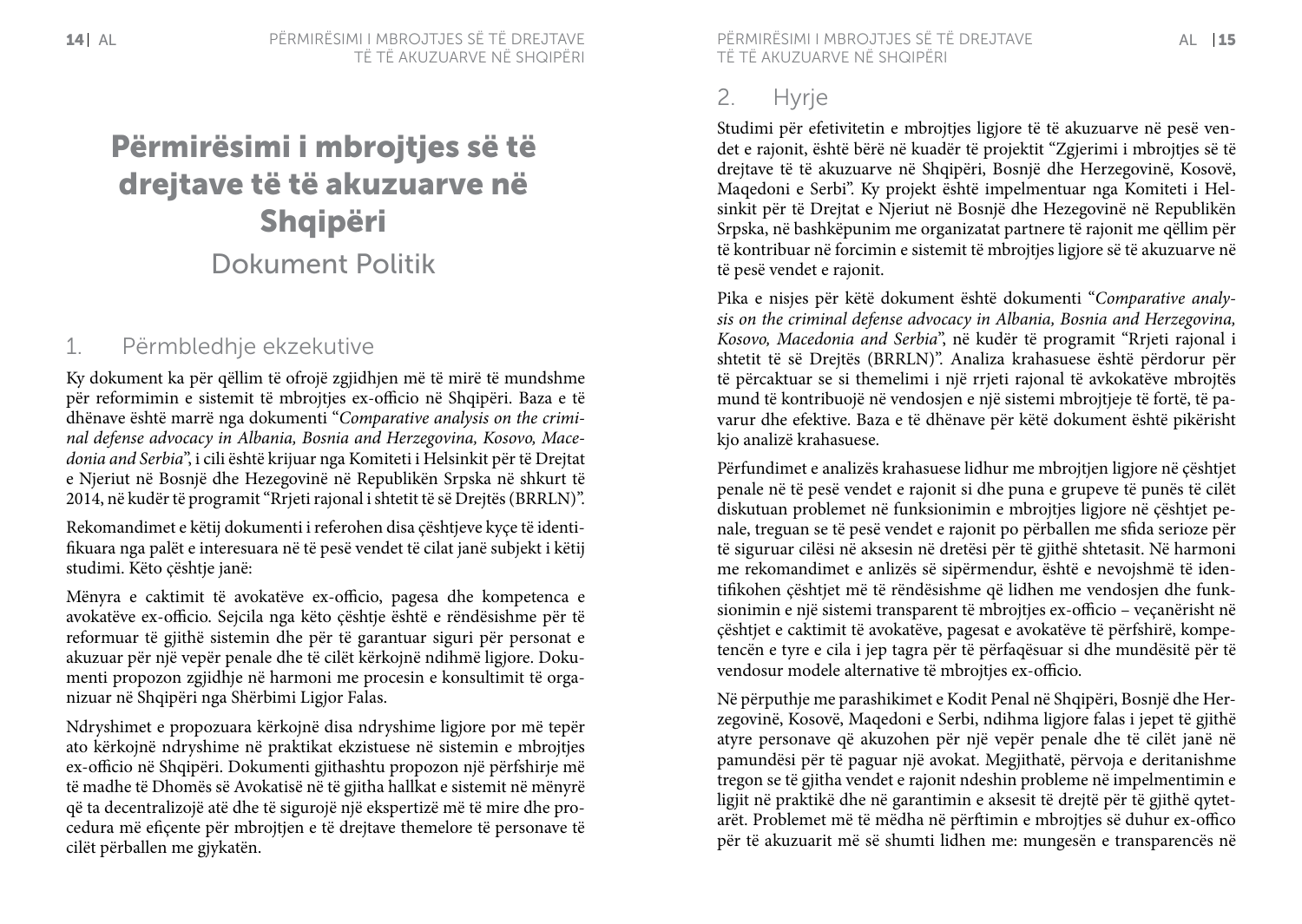caktimin e mbrojtësve ex-officio, moskompensimi i duhur i avokatëve të caktuar si dhe kompetenca e tyre për të ofruar mbrojtje për të akuzuarit.

Subjekt i këtij studimi ështe vlerësimi i legjislacionit dhe praktikave në fuqi sa i takon mbrojtjes ex-officio në Shqipëri, Bosnjë dhe Herzegovinë, Kosovë, Maqedoni e Serbi krahasuar kjo me standarded dhe praktikat ndërkombëtare. Për këtë arsye, fokusi i këtij studimi do të jetë mënyra e caktimit, pagesat dhe kompetenca e avokatëve të cilët ofrojnë mbrojtje ligjore nëpërmjet sistemit të caktimit ex-officio. Duke patur në konsideratë që minoritetet apo grupet vulnerabël shpesh kanë probleme në ushtrimin e të drejtave të tyre për të patur një avokat dhe përfaqësimin e duhur në çështjet penale, një pjesë e studimit do t'i dedikohet këtyre çështjeve.

Qëllimi i studimit është të identifikojë pengesat kryesore dhe sfidat më të rëndësishme për vendosjen e një sistemi efiçent dhe transparent të mbrojtjes ligjore ex-officio në përputhje me standarded kombëtare e ndërkombëtare në të pesë vendet e rajonit, dhe të artikulojë rekomandime për përmirësimin e sistemit aktual në rajon në mënyrë që të përëmirësohet cilësia e përfaqësimit e të akuzuarve. Premisa kryesore është që reforma ne sistemin e të drejtës penale në rajon nuk ka arritur rezultatet e pritshme dhe se sistemi i mbrojtjes ex-officio ka disa probleme ne fuksionimin e tij të cilat përkeqsojnë efektivitetin e vetë sistemit si dhe mbrojten efektive të të pandehurve.

## 3. Prezantimi i problemit

Shqipëria ka bërë ndryshime në legjislacionin penal dhe atë procedural në mënyrë që të harmonizojë legjislacionin vendas drejt detyrimeve ndërkombëtare si dhe standardeve të të drejtave të njeriut. Procesi i reformimit të legjislacionit penal është bazuar në besueshmërinë, paanshmërinë dhe profesionalizmin e gjyqtarëve dhe prokurorëve si dhe në përmirësimin e pozitës së avokatëve mbrojtës në gjyqe si dhë në rritjen e cilësisë së shërbimit të dhënë nga avokatët në çështjet penale.

Ministria e Drejtësisë aprovoi në 2012 ndryshime në ligjin për avokatinë me qëllim për të përmirësuar performacën e përfaqësimit në gjykatë. Qëllimi këtyre ndryshimeve ishte që të zgjidhte problemet e shtyrjes së seancave gjyqësore për shkak të mungesës së vazhduar të avokatëve duke vendosur një ligj procedural që prezantonte ndryshime në të drejatat dhe detyrimet e avokatëve. Këto ndryshime gjithashtu prezantuan krijimin e

Shkollës Kombëtare të Avokatëve (si një organ i Dhomës Kombëtare) që do të ofrojë trajnime edukuese në mënyrë që të pregatisë avokatët e rinj si dhe për të ndihmuar avokatët e liçensuar për të ruajtur e zhvilluar aftësitë e tyre profesionale dhe kompetencën, përmes trajnimeve edukuese.

Përpara ndryshimeve legjislative të 2012, mbajtja e procesit disiplinues pranë Dhomës kishte probleme të ndryshme si përshembull: keqfunksionimi i strukturave të caktuara për shqyrtimin e ankesave kundër avokatëve; mënyra e komplikuar e procesit të vlerësimit të këtyre ankesave; plotësimi i kushteve formale nga ana e ankuesve; respektimi i afateve. Si pasojë e këtyre problemeve, vetëm një numër shumë i kufizuar masash disiplinore janë marrë ndaj avokatëve për shkak të thyerjes së standardeve profesionale si dhe rregullave të etikës. Kjo nuk i korespondonte qëllimit të problemit të avokatëve dhe cilësisë së shërbimit të ofruar. Ndryshimet ligjore të cilat hynë në fuqi në fund të janarit 2013, rregulluan çështjen e ankesave të cilat nuk plotësonin kërkesat formale duke krijuar Komisionerin e ankesave të Dhomës. Komisioneri nuk merr vetëm ankesa, por gjithashtu i shpjegon ankuesve procesin e shqyrtimit në ankesës si dhe garanton regjistrimin e rregullt të ankesave si dhe pranimin e ankesave të vlefshme.

Me themelimin e Komitetit të masave disiplinore në 2013, një total prej 167 ankesash janë regjistruar referuar vetëm Gjykatës së Krimeve të Rënda, duke pretenduar që avokatët e caktuar ex-officio nuk ishin paraqitur në seanca. Komiteti i ka pezulluar liçensën një avokati si dhe i ka dhënë vërejtje me shkrim tre avokatëve të tjerë.

Mundësia e personave të cilët janë në një situatë të vështirë financiare, për të patur një avokat në fazën e hetimeve, në mënyrë të përgjithshme po funksionin. Ligji parashikon një detyrim ligjor për prokurorinë për të mbuluar shpenzimet për pagësen e avokatëve të caktuar kur caktimi i tyre është i detyrueshëm, si dhe kur mbrojtësi është zgjedhur nga vetë i pandehuri por ai nuk ka mundësitë financiare për ta paguar shërbimin e avokatit. Prokurori ka autoritetin që të caktojë avokatin mbrojtës të të pandehurit kur ai nuk ka një të tillë. Edhe pse prokurori është punonjës shtetëror i cili, gjatë punës së tij/saj, përfaqëson interesin publik, ai nuk mund të mos ketë interes për çështjen në hetim duke qënë se rezultatet e hetimit konsiderohen si një indikator i rezultateve të punës së tyre profesionale.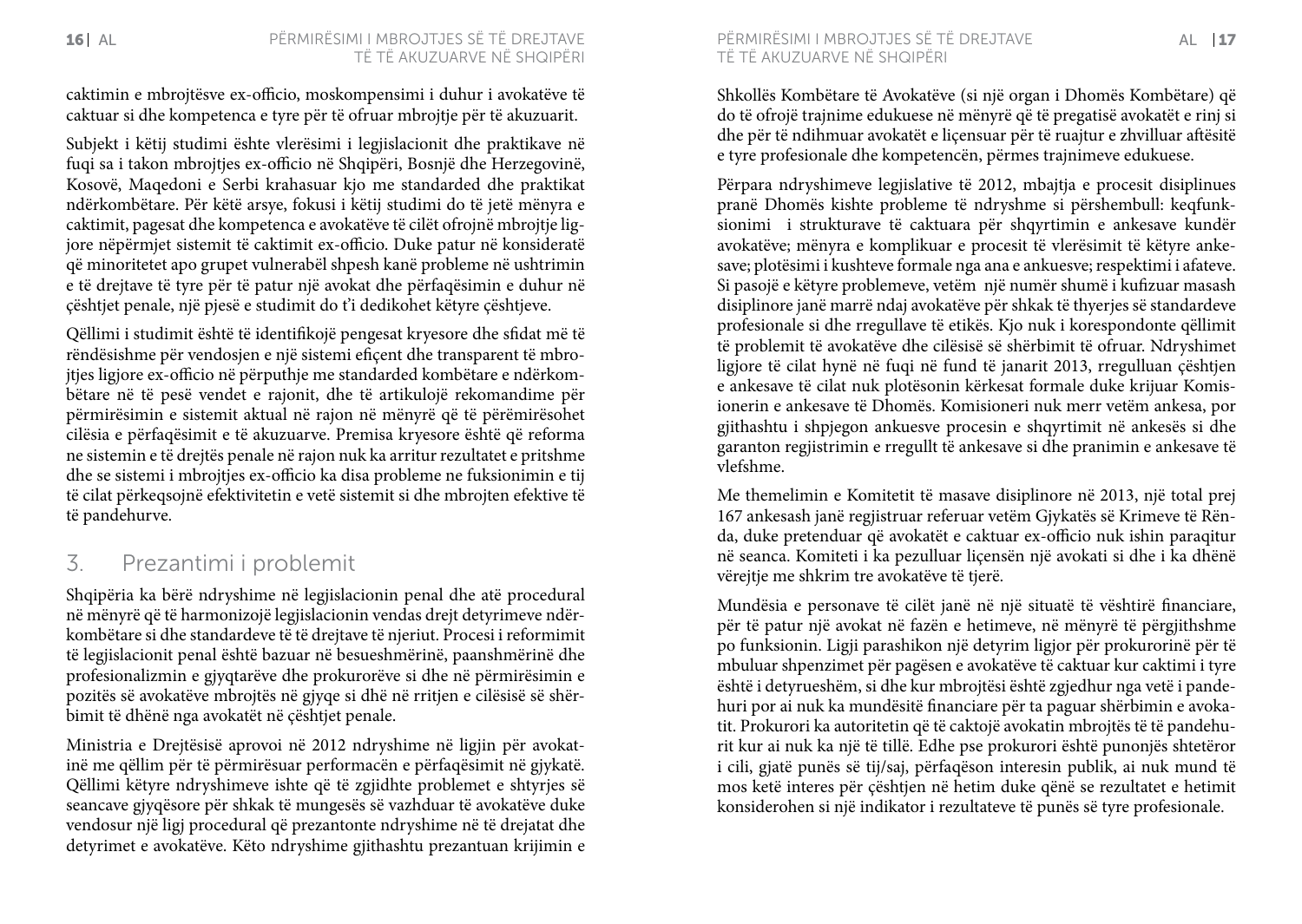Në thelb të procedurës, është parimi i kontradiktorialitetit, p.sh. të konsideruarit të prokurorit dhe të pandehurit si "palë kundërshtare" përpara një gjykate të pavarur dhe të paanshme, si element themelor i kërkesave kushtetuese për një proces të rregullt. Rregulli i prezantuar më lart vlerësohet si një përplasje mes interesave të prokurorit dhe të pandehurit, ku njëra palë cakton mbrojtësin e palës kundërshtare, krijon idenë e zgjedhjes "së kundërshtarit". Është e kuptueshme dhe e qartë që mes prokurorit dhe të pandehurit ka konflikt interesi. Pasi ai/ajo (prokurori) ka krijuar dyshimin për përfshirjen e të pandehurit në veprën penale, është mjaft e vështirë që prokurori të shikohet si një peson i pandikuar nga kjo bindje gjatë hetimeve.

Në fazën e gjykimit në shkallë të parë, detyrimin e caktimit të avokatit e merr pësipër gjykata. Praktika të ndryshme konstatohen në gjykata të ndryshme sa i takon caktimit të avokatëve. Ka disa modele që po funksionojnë, por gjithashtu modele të cilat krijonë shqetësime praktike. Shqetësimet më së shumti vihen re në Gjykatat e mëdha të Rretheve Gjyqësore. Në disa prej tyre Dhoma nuk merr pjesë në përcaktimin e kritereve të përdorura nga gjykata për caktimin e avokatëve. Në këto gjykata praktika ka krijuar një grup avokatësh "të gatshëm" nga të cilët gjyqtarët zgjedhin bazuar në disponueshmërinë e komunikimit. Në disa gjykata të tjera, Dhoma ka dorëzuar lista aokatësh me kontaktet përkatëse. Në këto raste është gjykata që zgjedh dhe kontrakton avokatin. Disa Dhoma Rajonale kanë përcaktur një grup të avokatëvë "të gatshëm", bazuar në një kalendar. Në këto raste, bazuar në kalendarin e përpiluar nga Dhoma, Gjyqtari cakton avokatin i cili do të marrë përsipër mbrojtjen.

Në instancën e parë dhe të dytë të gjykimit, ka një praktikë pothuaj të konsoliduar nëpërmjet të cilës avokati caktohet në çështjet e parashikuara nga Kodi i Procedurës Penale ose bazuar në kërkesën e të pandehurit "bazuar në pamjaftueshmërinë e mjeteve financiare". Në disa instanca të tjera, si përshembull procedura përpara Gjykatës së Lartë, kjo praktikë nuk ekziston. Shqetësimi bëhet edhe më i madh pas qëndrimit të Gjykatës Kushtetuese, se mbrojtësi ligjor është i domosdoshëm edhe në këto faza të gjykimit.

Pas marrjes së vendimit ka një mungesë në praktikë dhe akte normative të cilat do ta bënin implementimin e mbrojtjes ligjore, efektive. Edhe pse mbrojtja ligjore në këtë fazë të procesit, nuk ka ka bazë ligjore për këtë lloj mbrojtje. Është e qartë se jurispridenca e Gjykatës së Strasburgut e ka të të akuzuarve në Shqipëri

theksuar qartë se "faza e ekzekutimit të vendimeve gjyqësore është pjesë e procesit ligjor", si pasojë kërkesat e nenit 6 të Konventës janë të aplikueshmë për këtë fazë gjithashtu. Kjo thekson nevojën për të krijuar një bazë ligjore për të mbrojtur të drejtat e individëve në këtë fazë të procesit.

### 4. Zgjidhja e propozuar

Kompleksiteti i dukshëm i çështjes kërkon një set të tërë masash të cilat duhet të ndërmerren në mënyrë që të përmirësohet sistemi i mbrojtjes ex-officio në Shqipëri. Masat duhet të mbulojnë të gjitha aspektet e nevojshme të sistemit si dhe të mbulojnë hapsirat boshe në legjislacion, procedura e praktikë. Më e rëndësishmja për njerëzit të cilët përdorin sistemin është që e drejta për një proces të rregullt të respektohet në përputhje me standarded ndërkombëtare, veçanërisht me ato të vendosura nga Gjykata Europiane e të Drejtave të Njeriut. Kjo kërkon respektim të plotë të të drejtave të avokatëve që caktohen ex-officio, për t'u paguar dhe trajtuar në mënyrë të drejtë.

Praktika që ekziston aktualisht në Shqipëri është një pengesë më trajtim të pabarabartë të avokatëve, me një mungesë serioze të kapaciteteve dhe dedikimit të avokatëve dhe ekzistenca e disa praktikave të ndryshme të cilat ndryshojnë nga njëra gjykatë në tjetrën. Mungesa e praktikave të unifikuara krijon mundesinë për korrupsion dhe shkatërrim të të gjithë sistemit. Pasoja e kësaj praktike është rrezikimi i të drejtës për një proces të rregullt ligjor.

Referuar faktit se Dhoma e Avokatisë duhet të jetë përgjegjëse për përzgjedhjen e avokatëve që caktohen ex-officio, roli i saj duhet të forcohet. Dhoma duhet të marrë një rol të rëndësishm në të gjithë procesin e përzgjdhjes së avokatëve si dhe monitorimin e punës së tyre në këto çështje. Kriteret e përzdhjedhjes duhet të përcaktohen qartë si dhe të respektohen. Sistemi i cili krijon trajtim të barabartë mes avokatëve nuk është i rëndesishëm vetëm për avokatët por edhe për të drejtat e të akuzuarve. Të akuzuarit kanë nevojë që të përfaqësohen nga avokatë të cilët janë përzgjedhur nga një proces i drejtë dhe jo në bazë të korrupsionit. Sistemi i korruptuar prodhon nivel të ulët cilësie si dhe rrezikon të drejtat e personave të cilët janë në proces. Kjo shkatërron gjithashtu sistemin e shtetit të së drejtës dhe sistemin e mbrojtjes së të drejtave të njeriut në vend. Bashkëpunimi mes Gjykatave është absolutisht i domosdoshëm lidhur me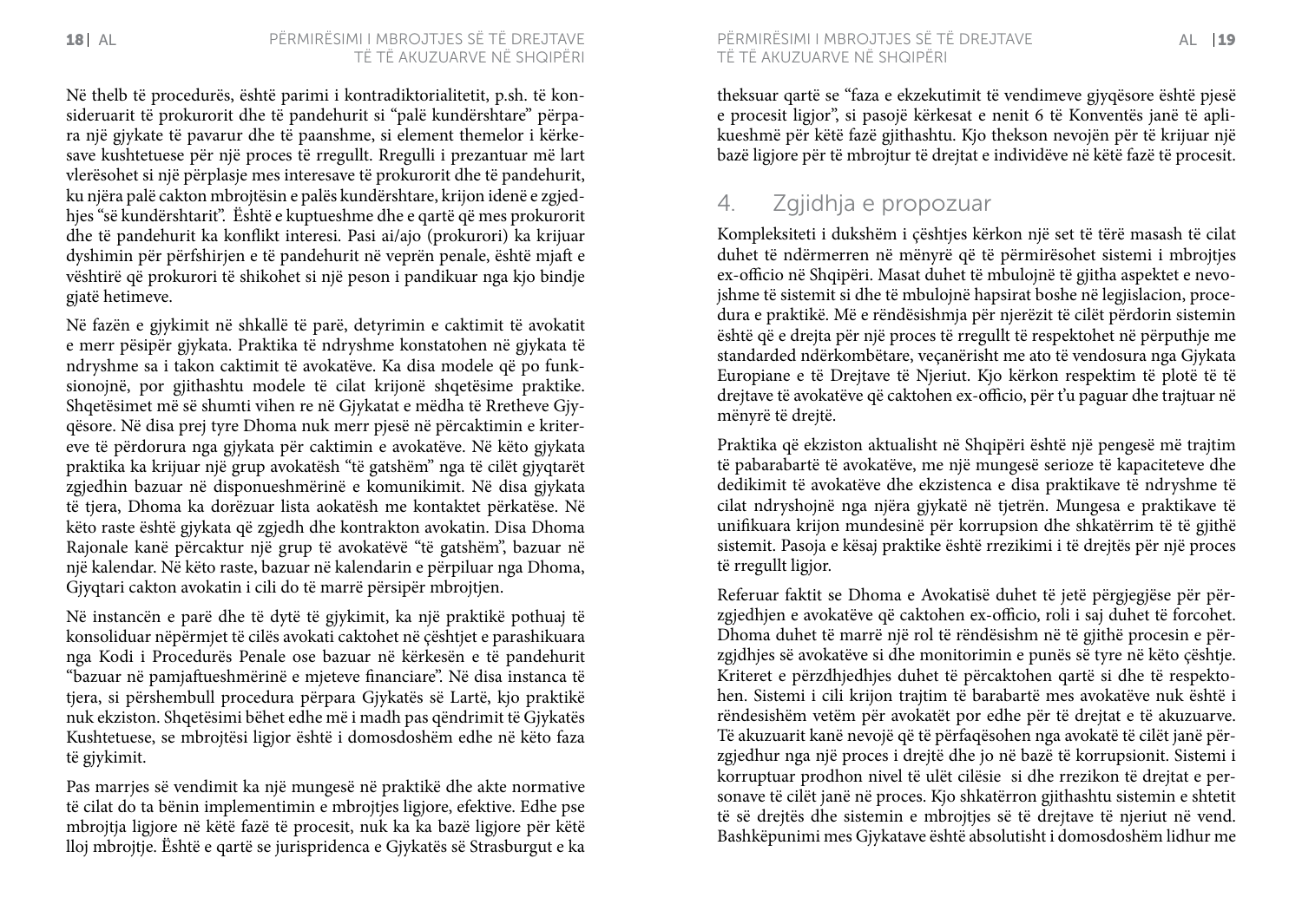reformimin e sistemit të caktimit të avokatëve dhe gjykatat duhet të sanksionohen në të gjitha rastet kur lista e avkatëve të caktuar nga Dhoma nuk respektohet.

Është e drejtë e pazëvendësueshme e të gjithë njerëzve të zgjedhin avokatin më të kualifikuar i cili mund ta përfaqësojë atë në gjykatë. Fakti që dikush nuk i ka kushtet (për arsye të ndryshme) të paguajë avokatin, nuk do të thotë që cilësia e shërbimit duhet të jetë më e ulët apo jo e barabartë me atë i cili mund ta paguajë avokatin. Dhoma duhet të instalojë një *softëare*  i cili mund të regjistrojë të gjithë avokatët ex-officio, duke përfshirë numrin e çështjeve, të mbajë të dhëna, suksesin e çështjes si dhe të dhëna të tjera të nevojshme. *Softëare-i* mund të prodhojë një sistem të rastësishëm të përzgjedhjes së avokatëve. Të dhënat e nevojshme në *softëare* ofrojnë mundësi për të pandehurit që të kenë një panoramë të gjerë të avokatëve të mundshëm ex-officio si dhe mundesinë të zgjedhin lirshëm bazuar në të dhëna e prova të qarta. Kjo kërkon gjithashtu ndryshimet e nevojshme në Kodin e procedurës penale në mënyrë që të respektohen dhe të mbërrihen standarded nga praktika e Gjykatës Europiane të të Drejtave të Njeriut. Dhoma e Avokatisë duhet të përcaktojë rregulla dhe procedura të cilat duhet të përshkruajnë të gjithë procedurat dhe të gjithë hapat e nevojshëm po ashtu të drejtat dhe detyrimet e avokatëve.

Avokatët duhen të shpërblehën në mënyrën e duhur për punën e tyre. Sistemi i duhur i pagesave të avokatëve është i rëndësishëm për ushtrimin e të drejtës për proces të rregullt ligjor. Praktika ekzituese në Shqipëri nuk është e qëndrueshme dhe ka një mungesë motivimi mes avokatëve për të pranuar çështje të përfaqësimit ex-officio. Pagesat mund të merrën disa herë gjatë proçedurës. Po ashtu një nga përmirësimet e vlefshme mund të jetë ndryshimi i mënyrës së pagesës. Pagesat duhet të bazohen në orët e punës në vend të numrit të seancave. Procedurat e komplikuara burokratike në sistemin e pagesave, është njëra nga çështjet e cila po i bën avokatët të punojnë edhe më shumë. Kjo mund të ndryshohet lehtësisht me një rregullim të vogël në praktikë. Do të jetë më në ndihmë të të drejtave të të pandehurve nëse sistemi i ndihmës juridike do të përfshinte edhe mbrojtjen ex-officio.

Trajnimet dhe përmirsimi aftësive të avokatëve që caktohen ex-officio janë një pjesë e rëndësishme e reformimit të të gjithë sistemit. Avokatët me mangësi kapacitetesh mund t'i shkaktojnë dëme serioze të akuzuarve dhe të rrezikojnë në mënyrë të dukshme substancën e të drejtave të tyre.

të të akuzuarve në Shqipëri

I gjithë sistemi i rritjes së kapaciteteve të avokatëve ex-officio duhet të jetë i Dhomës. Dhoma duhet të organizojë trajnime dhe të tjera forma edukimi por gjithashtu duhet të mbajë të dhëna për të gjithë avokatët. Këto të dhëna duhet të përmbajnë të dhëna të sakta për njohuritë specifike dhe aftësitë e avokatëve, eksperianca në gjykime të veçanta po ashtu një vlerësim të qartë të rezultateve të të gjithë pjesëmarrësve në procesin e edukimit. Masat disiplinore ndaj avokatëve duhet të mbahen në dosjet e tyre. Trajnimet duhet të jenë më të specializuara dhe minimumi i kapaciteteve të avokatëve duhet të përshkruhet në rregulloren e Dhomës.

### 5. Rekomandimet

Në mënyrë që të arrihen rezultatet e këtij dokumenti, duhet të ndiqen hapat e mëposhtëm:

- ¡ Rregullore e re e Dhomës me të gjithë rregullat dhe procedurat për t'u ndjekur lidhur me mënyrën e caktimit të avokatëve ex-officio.
- Rifreskimi i listës së avokatëve të Dhomës:
- ¡ Instalimi i *softëare-t* që do të caktojë avokatët ex-officio;
- Sanksione për gjykatat të cilat nuk respektojnë listën;
- Tarifa të reja për avokatët ex-officio;
- Unifikim i pagesave për të gjitha procedurat ligjore;
- ¡ Ndyshimi mënyrës së pagesës së avokatëve dhe kryerja e saj bazuar në orët e punës;
- ¡ Thjeshtim i procedurës administrative për pagesat e avokatëve ex-officio;
- ¡ Përfshirja e sistemit të ndihmës juridike në sistemin e mbrojtjes ex-officio;
- ¡ Përcaktimi i përgjegjësisë së plotë të Dhomës për edukimin e avokatëve si dhe për mbajtjen e të dhënave për çdo avokat që caktohen të përfaqësojnë ex-officio;
- Përfshirja e shkeljeve disiplinore në dosjen e çdo avokati;
- ¡ Ndryshimi i Kodit të Procedurës penale i cili parashikon se avokati caktohet nga Prokurori.